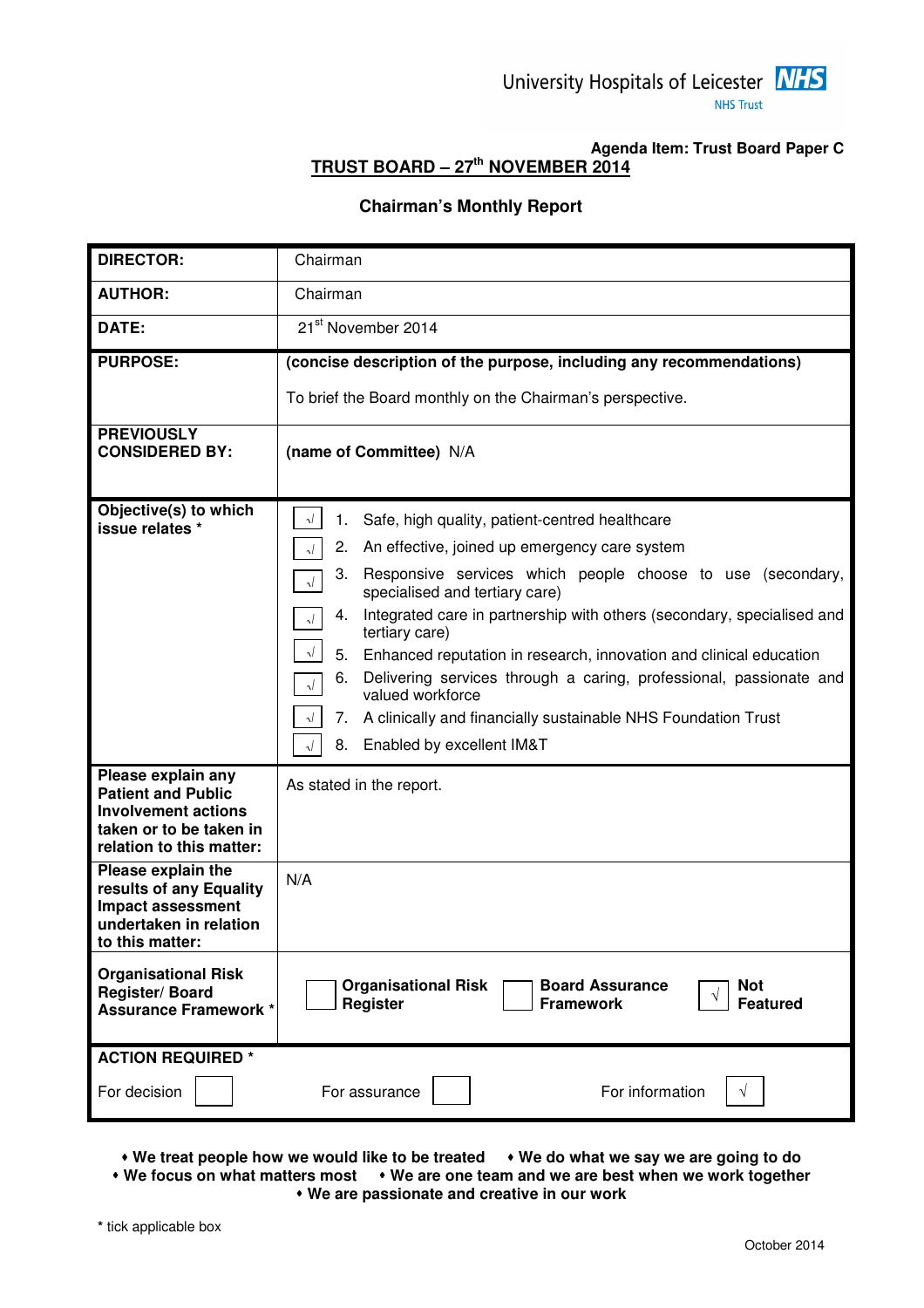# **UNIVERSITY HOSPITALS OF LEICESTER NHS TRUST**

| <b>REPORT TO:</b> | <b>TRUST BOARD</b>               |
|-------------------|----------------------------------|
| DATE:             | <b>27 NOVEMBER 2014</b>          |
| <b>REPORT BY:</b> | <b>CHAIRMAN</b>                  |
| <b>SUBJECT:</b>   | <b>CHAIRMAN'S MONTHLY REPORT</b> |

### Meetings

I have continued to meet a wide range of staff (in particular on my Saturday visits around different parts of the Trust) and appreciate the warm personal welcome that I have received as well as the enthusiasm when discussing their services. I have also continued to hold meetings with a wide range of opinion formers in such sectors as political life, faith communities, the media, patient groups and the business community. I see both of these activities as important components of my role as Trust Chair. Each member of the Board will have a wide range of contacts and we will be thinking about how we can use these networks effectively as part of our engagement process internally and externally.

### Innovation

During my visits I have already come to appreciate there is a wide range of individuals and teams who are either trialling new and innovative approaches in their service provision or who need assistance in taking their ideas to the next stage. I always ask the question why do we do things in this way and if you had a chance, what would you do differently? Some of the changes suggested are relatively small in terms of process but they might have a considerable impact. I have been struck by the fact that we do not appear to have a Board level focus on innovation because I believe the extent to which we welcome new approaches will be one of the key issues which differentiates us from other organisations.

### Performance, Quality, People and Resources

As a Board we have focused in the past (and will continue to do so) on performance issues in areas such as emergency admissions which will have significant people, quality and quality dimensions. However it is also the case that as a Board we have to focus on the performance of other services and sites within the Trust and assess these dimensions in that context. The Board will be reordering its own business agendas and that of its committees so that there is a sharper focus on the direction of travel or strategy for the organisation and that decision making is aligned to this. I have also been struck that the people delivering these services as clinicians and nurses have no insights into their relative costs. I look forward to seeing future developments which deliver this kind of change.